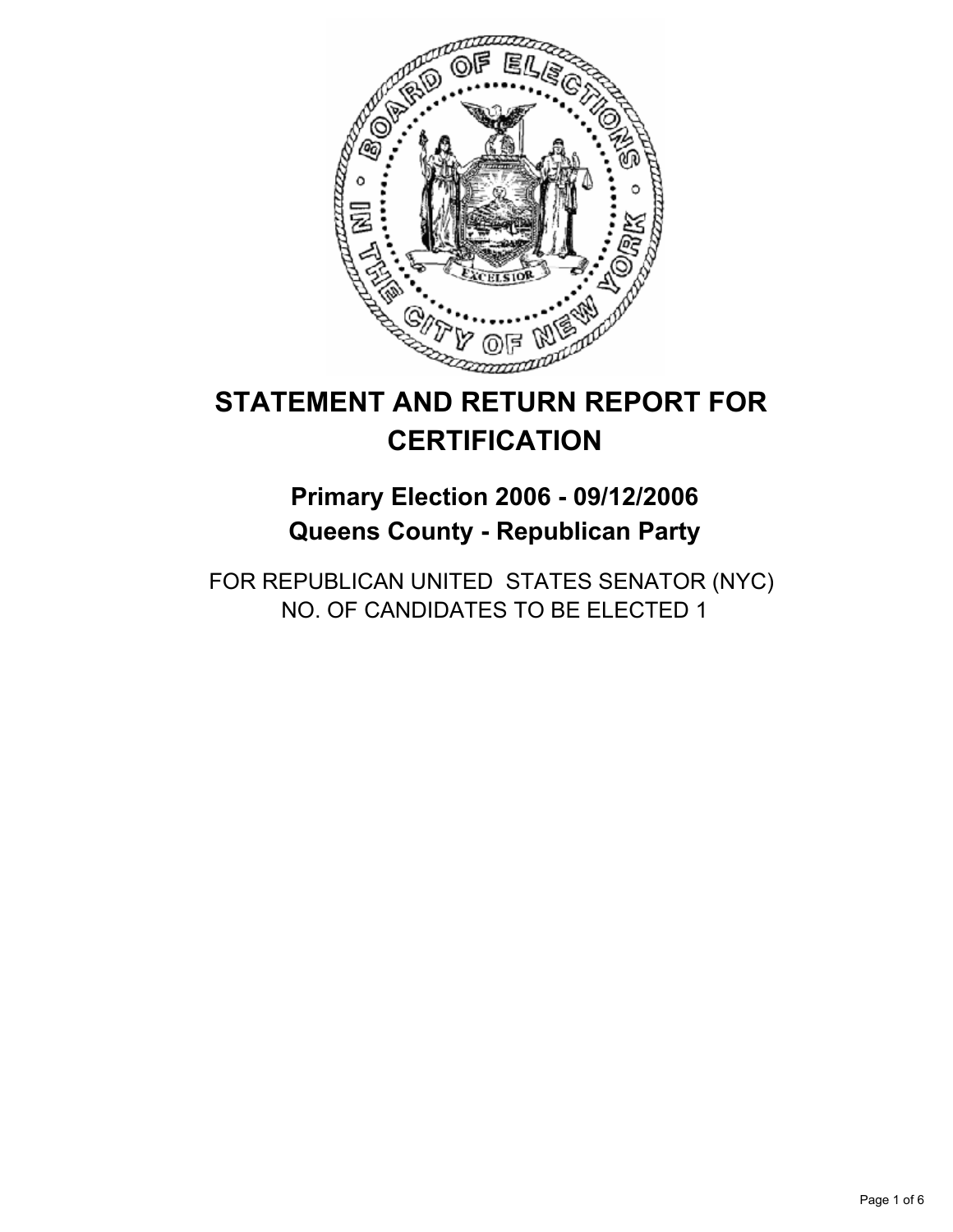

| <b>EMERGENCY</b>            | 3   |
|-----------------------------|-----|
| ABSENTEE/MILITARY           | 24  |
| FEDERAL                     | 0   |
| AFFIDAVIT                   |     |
| K T MCFARLAND               | 103 |
| <b>JOHN SPENCER</b>         | 176 |
| RUDOLPH GIULIANI (WRITE-IN) | ◠   |
| TOTAL VOTES                 | 281 |

# **ASSEMBLY DISTRICT 23**

| <b>EMERGENCY</b>     |     |
|----------------------|-----|
| ABSENTEE/MILITARY    | 66  |
| FEDERAL              |     |
| AFFIDAVIT            |     |
| <b>K T MCFARLAND</b> | 154 |
| <b>JOHN SPENCER</b>  | 320 |
| <b>TOTAL VOTES</b>   | 474 |

#### **ASSEMBLY DISTRICT 24**

| <b>EMERGENCY</b>     | 12  |
|----------------------|-----|
| ABSENTEE/MILITARY    | 34  |
| FEDERAL              | 6   |
| AFFIDAVIT            | 4   |
| <b>K T MCFARLAND</b> | 136 |
| <b>JOHN SPENCER</b>  | 273 |
| <b>TOTAL VOTES</b>   | 409 |

#### **ASSEMBLY DISTRICT 25**

| <b>EMERGENCY</b>    | ົ   |
|---------------------|-----|
| ABSENTEE/MILITARY   | 24  |
| FEDERAL             | 9   |
| AFFIDAVIT           |     |
| K T MCFARLAND       | 122 |
| <b>JOHN SPENCER</b> | 190 |
| <b>TOTAL VOTES</b>  | 312 |

| <b>EMERGENCY</b>    |     |
|---------------------|-----|
| ABSENTEE/MILITARY   | 56  |
| FEDERAL             | 3   |
| AFFIDAVIT           | 5   |
| K T MCFARLAND       | 210 |
| <b>JOHN SPENCER</b> | 389 |
| <b>TOTAL VOTES</b>  | 599 |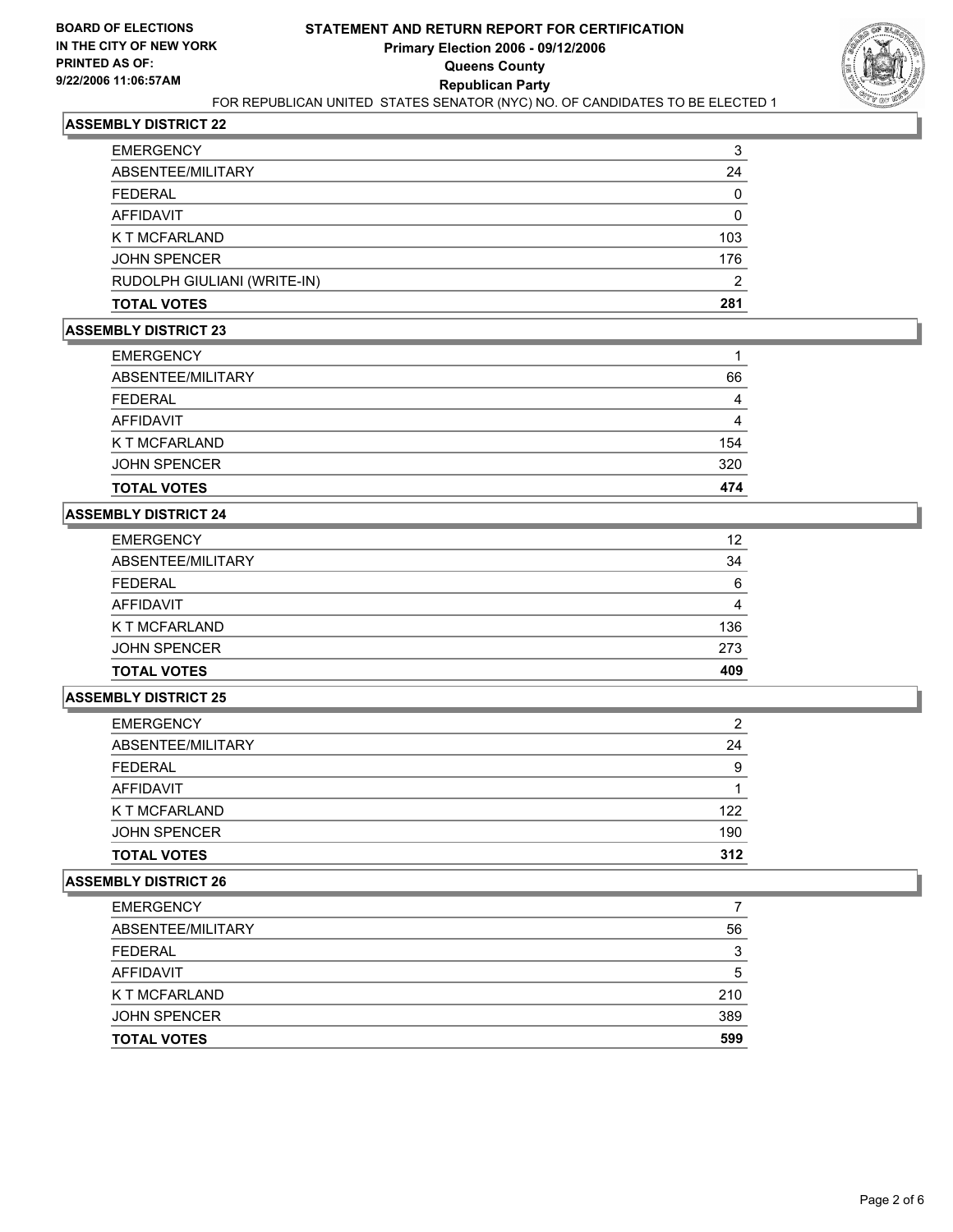

| <b>EMERGENCY</b>     | ົ   |
|----------------------|-----|
| ABSENTEE/MILITARY    | 20  |
| <b>FEDERAL</b>       | 5   |
| AFFIDAVIT            | כי  |
| <b>K T MCFARLAND</b> | 117 |
| <b>JOHN SPENCER</b>  | 227 |
| <b>TOTAL VOTES</b>   | 344 |

#### **ASSEMBLY DISTRICT 28**

| <b>TOTAL VOTES</b>   | 903 |
|----------------------|-----|
| <b>JOHN SPENCER</b>  | 488 |
| <b>K T MCFARLAND</b> | 415 |
| AFFIDAVIT            | 4   |
| <b>FEDERAL</b>       | 12  |
| ABSENTEE/MILITARY    | 32  |
| <b>EMERGENCY</b>     | 2   |

#### **ASSEMBLY DISTRICT 29**

| <b>EMERGENCY</b>    | 2  |
|---------------------|----|
| ABSENTEE/MILITARY   | 18 |
| FEDERAL             |    |
| AFFIDAVIT           |    |
| K T MCFARLAND       | 36 |
| <b>JOHN SPENCER</b> | 49 |
| <b>TOTAL VOTES</b>  | 85 |

# **ASSEMBLY DISTRICT 30**

| <b>EMERGENCY</b>    |     |
|---------------------|-----|
| ABSENTEE/MILITARY   | 33  |
| <b>FEDERAL</b>      |     |
| AFFIDAVIT           | າ   |
| K T MCFARLAND       | 141 |
| <b>JOHN SPENCER</b> | 241 |
| <b>TOTAL VOTES</b>  | 382 |

| <b>EMERGENCY</b>    | ົ   |
|---------------------|-----|
| ABSENTEE/MILITARY   | 36  |
| FEDERAL             |     |
| AFFIDAVIT           |     |
| K T MCFARLAND       | 46  |
| <b>JOHN SPENCER</b> | 69  |
| <b>TOTAL VOTES</b>  | 115 |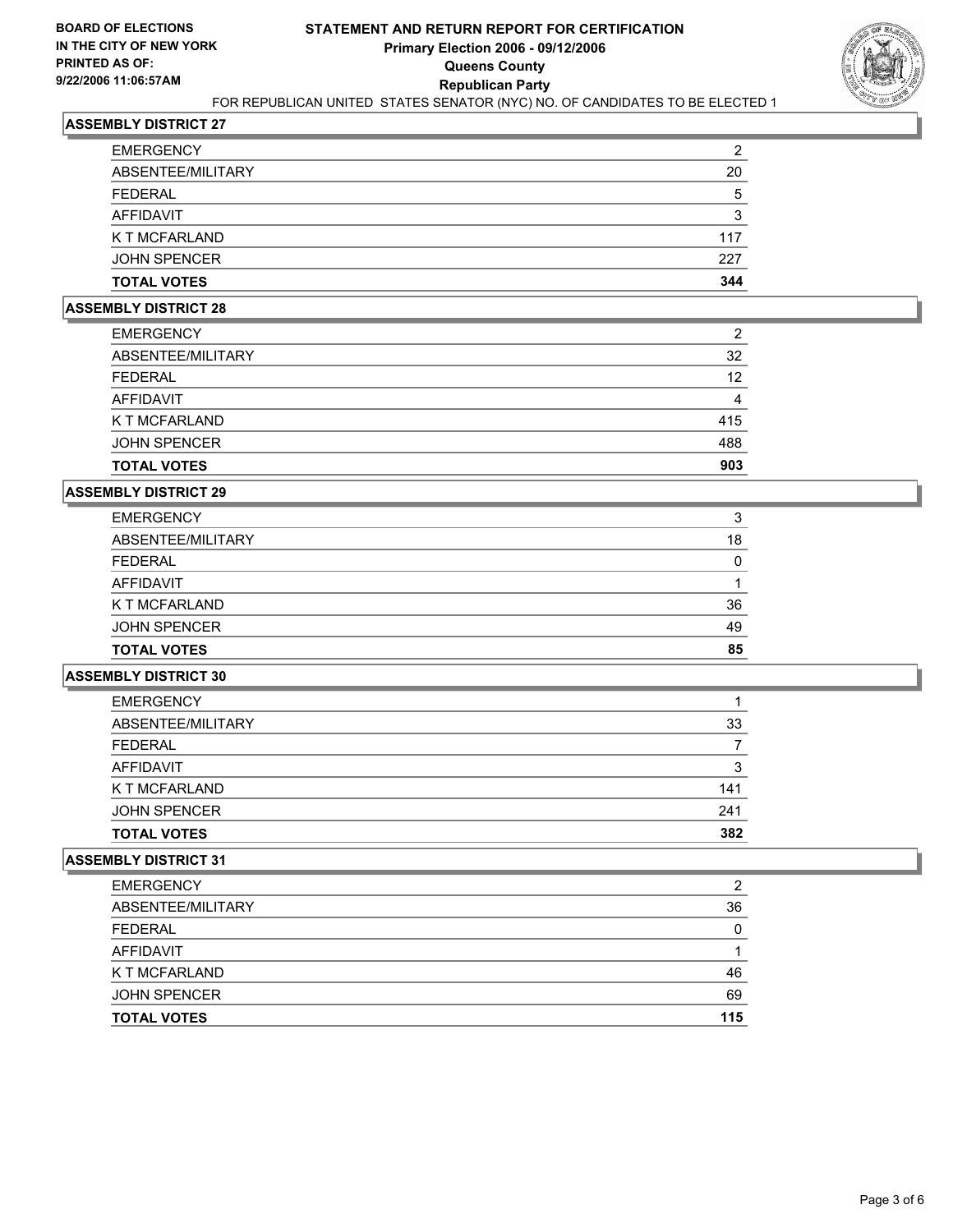

| <b>TOTAL VOTES</b>   | 92 |
|----------------------|----|
| <b>JOHN SPENCER</b>  | 55 |
| <b>K T MCFARLAND</b> | 37 |
| AFFIDAVIT            |    |
| <b>FEDERAL</b>       |    |
| ABSENTEE/MILITARY    | 6  |
| <b>EMERGENCY</b>     |    |

#### **ASSEMBLY DISTRICT 33**

| <b>TOTAL VOTES</b>   | 143 |
|----------------------|-----|
| <b>JOHN SPENCER</b>  | 91  |
| <b>K T MCFARLAND</b> | 52  |
| AFFIDAVIT            |     |
| <b>FEDERAL</b>       | ◠   |
| ABSENTEE/MILITARY    | 23  |
| <b>EMERGENCY</b>     |     |

#### **ASSEMBLY DISTRICT 34**

| <b>EMERGENCY</b>     | 4   |
|----------------------|-----|
| ABSENTEE/MILITARY    | 19  |
| <b>FEDERAL</b>       |     |
| AFFIDAVIT            |     |
| <b>K T MCFARLAND</b> | 86  |
| <b>JOHN SPENCER</b>  | 133 |
| <b>TOTAL VOTES</b>   | 219 |

# **ASSEMBLY DISTRICT 35**

| <b>EMERGENCY</b>    |     |
|---------------------|-----|
| ABSENTEE/MILITARY   | 23  |
| FEDERAL             |     |
| AFFIDAVIT           |     |
| K T MCFARLAND       | 59  |
| <b>JOHN SPENCER</b> | 128 |
| <b>TOTAL VOTES</b>  | 187 |

| <b>EMERGENCY</b>    | 6   |
|---------------------|-----|
| ABSENTEE/MILITARY   | 16  |
| FEDERAL             | 11  |
| AFFIDAVIT           | 3   |
| K T MCFARLAND       | 102 |
| <b>JOHN SPENCER</b> | 145 |
| <b>TOTAL VOTES</b>  | 247 |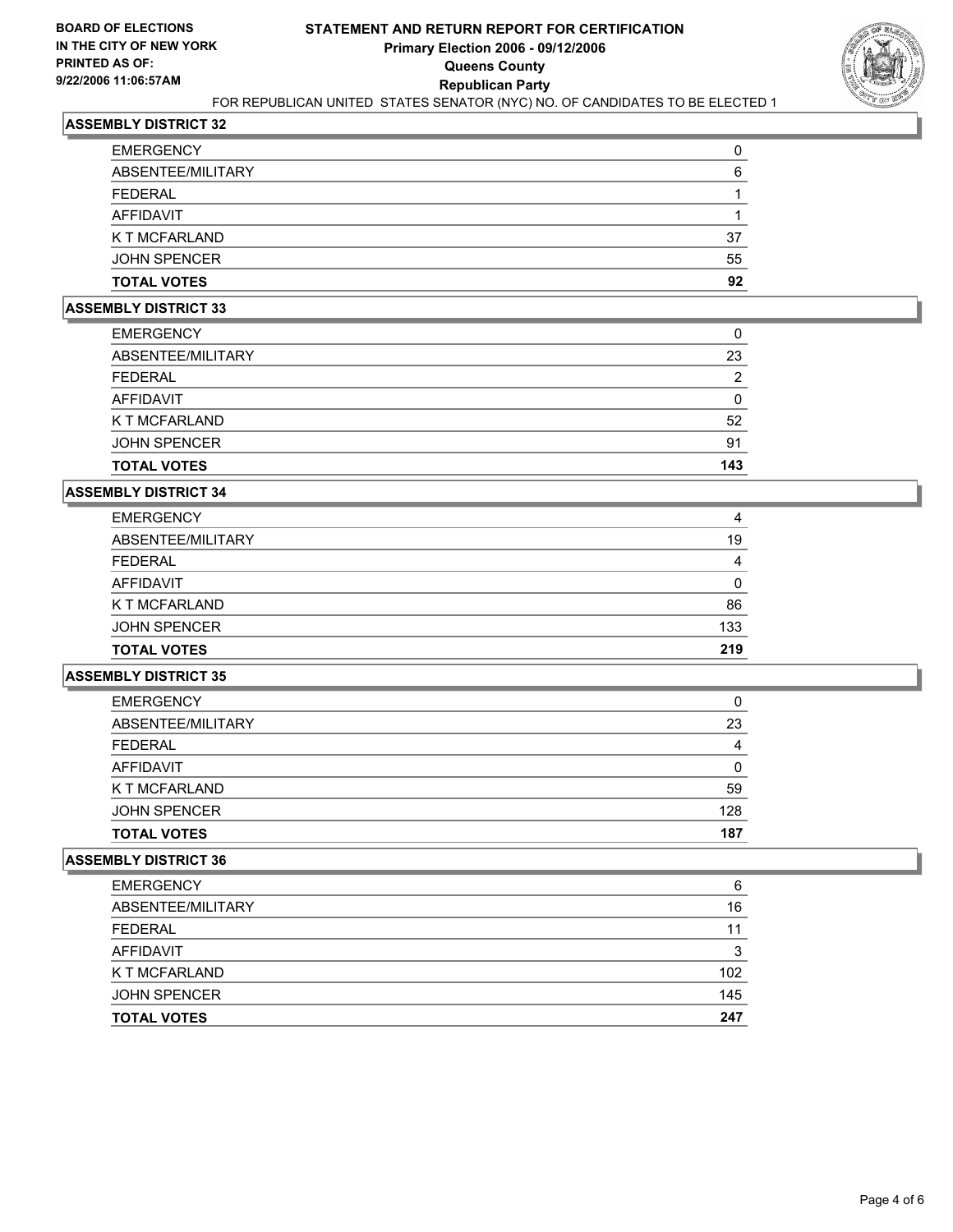

| <b>EMERGENCY</b>          |     |
|---------------------------|-----|
| ABSENTEE/MILITARY         | 16  |
| <b>FEDERAL</b>            |     |
| <b>AFFIDAVIT</b>          | :   |
| K T MCFARLAND             | 71  |
| <b>JOHN SPENCER</b>       | 101 |
| MICHAEL SAVAGE (WRITE-IN) |     |
| <b>TOTAL VOTES</b>        | 173 |

# **ASSEMBLY DISTRICT 38**

| <b>TOTAL VOTES</b>   | 345 |
|----------------------|-----|
| <b>JOHN SPENCER</b>  | 224 |
| <b>K T MCFARLAND</b> | 121 |
| AFFIDAVIT            |     |
| <b>FEDERAL</b>       |     |
| ABSENTEE/MILITARY    | 24  |
| <b>EMERGENCY</b>     |     |

| <b>TOTAL VOTES</b>  | 123 |
|---------------------|-----|
| <b>JOHN SPENCER</b> | 76  |
| K T MCFARLAND       | 47  |
| <b>AFFIDAVIT</b>    |     |
| <b>FEDERAL</b>      |     |
| ABSENTEE/MILITARY   | 11  |
| <b>EMERGENCY</b>    | ົ   |